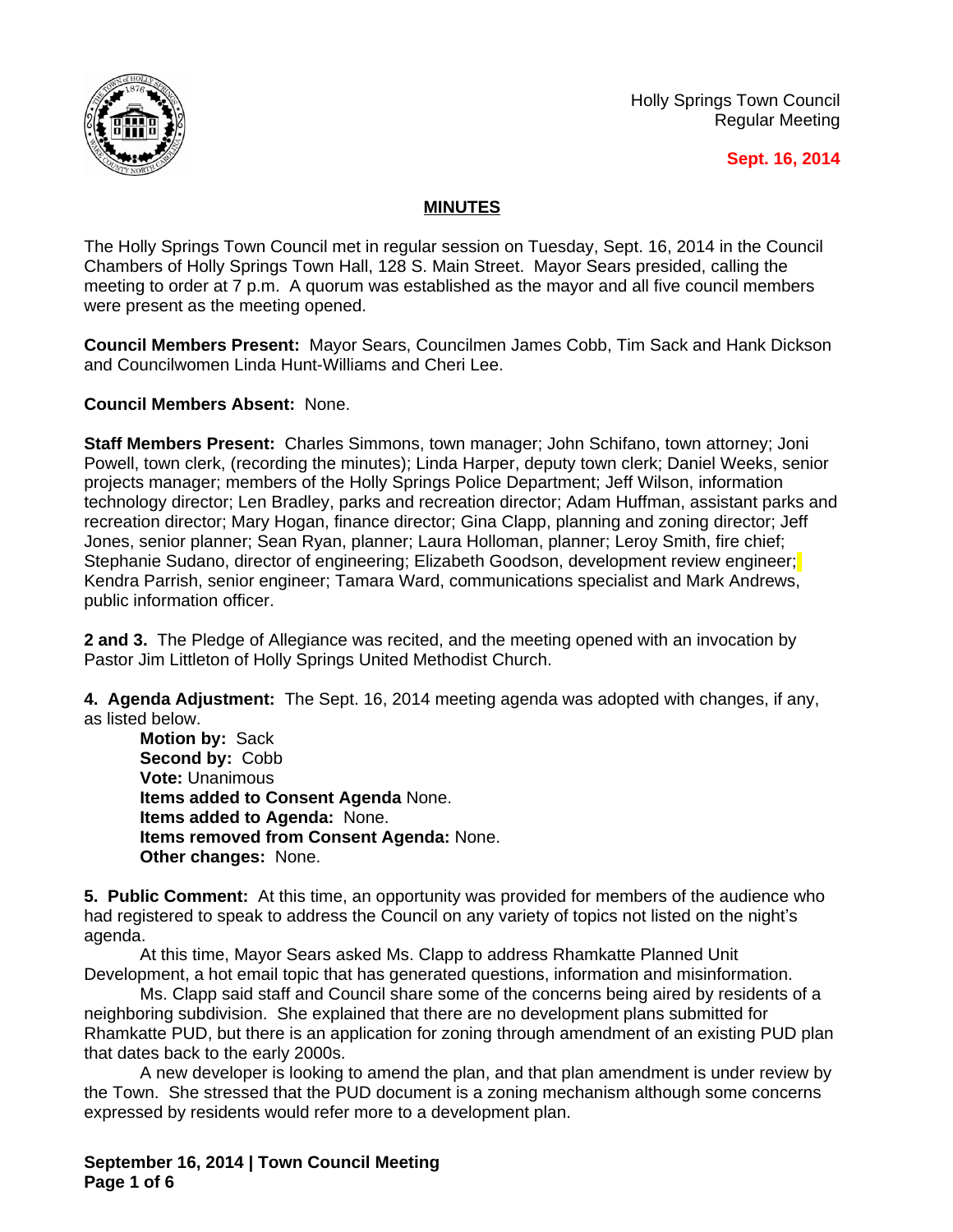Ms. Clapp said an approved development plan from the original Rhamkatte PUD is not what she has heard that the new developer is planning, but no plans have been submitted to the town. She said staff shares concerns expressed by residents regarding density and alleyway networks but – as stated – no plans have been submitted to the Town.

She said a detailed traffic analysis is required of the developer and it is still to be submitted. Afterward, street improvements could be determined and required.

Ms. Clapp then explained the next steps. She said the PUD zoning document would be completed by the developer and the plan would be submitted for a joint public hearing before the planning board and Town Council. At that hearing, the Rhamkatte PUD application would be referred to the planning board for review and recommendation. The planning board will take into account public input and ordinance requirements in forming its recommendation to the Town Council for approval, denial or approval with changes. Then the PUD document will be brought before Town Council.

None of those steps are imminent, she said, adding that the input from residents thus far has been very helpful in communicating to the applicant what will and what will not be amenable.

With that explanation completed, Mayor Sears opened the public comment segment of the meeting. The following input was recorded:

Amy Gardner, 692 Skymont - Ms. Gardner said the main concerns of residents are density, added traffic and school capacity and traffic. She said residents also like the natural setting of the neighboring property and would like for it to remain wooded and not developed.

Peter Villadsen, 213 Chrismill Lane – Mr. Villadsen said he was concerned about the new Lennar plan with its density and alley networks rather than estate front-loaded garage lots. He said he felt residents were being misled by old information on the Web site.

**6a. Operation Aspiration -** Police Captain Michael Patterson said the Holly Springs Police Department, Crossfit Zeal and My Way Tavern teamed up to raise money for Amber Lunn, a little girl who will soon be three years old and lives in Holly Springs. Amber was diagnosed Aug. 21, 2013 with retinoblastoma, a cancer within her eyes. He said through a joint effort, the police department and partner businesses raised \$20,000 to help the Lunn family with medical expenses.

Captain Patterson presented the Lunn family a check and reported to Council on the activities that raised the funds.

**Action:** None.

**7a. Boy Scout Project –** Local Scout Leader Larry O'Neal, introduced Scout Tanner Mizelle, for whom the Council excused his fee in May for building an arbor at Holly Springs Elementary School. Tanner showed photos of his finished project and expressed appreciation for the waived fees.

Mr. O'Neal introduced another Scout, Jason Wilkie, who is working with Mr. Bradley and Jim Cannata of the parks and recreation department to build a deck overlooking the baseball field next to a wooded area off of Grigsby Ave.

Jason asked for a waiver of construction permit fees related to the project.

**Action:** The Council approved a motion to waive all fees for Jason Wilkie in association with his Eagle Scout project to construct a deck overlooking a Womble Park baseball field.

**Motion by**: Sack **Second by**: Cobb **Vote:** Unanimous.

**7b. Street Tree Regulations Update -** Ms. Clapp gave a presentation on current policy and ordinance requirements for street trees in new residential subdivisions.

In summary, she said questions among staff continue to be:

Do we keep the current street tree regulations?

Do we keep street trees, but move them?

Do we not allow or require them at all?

**September 16, 2014 | Town Council Meeting Page 2 of 6**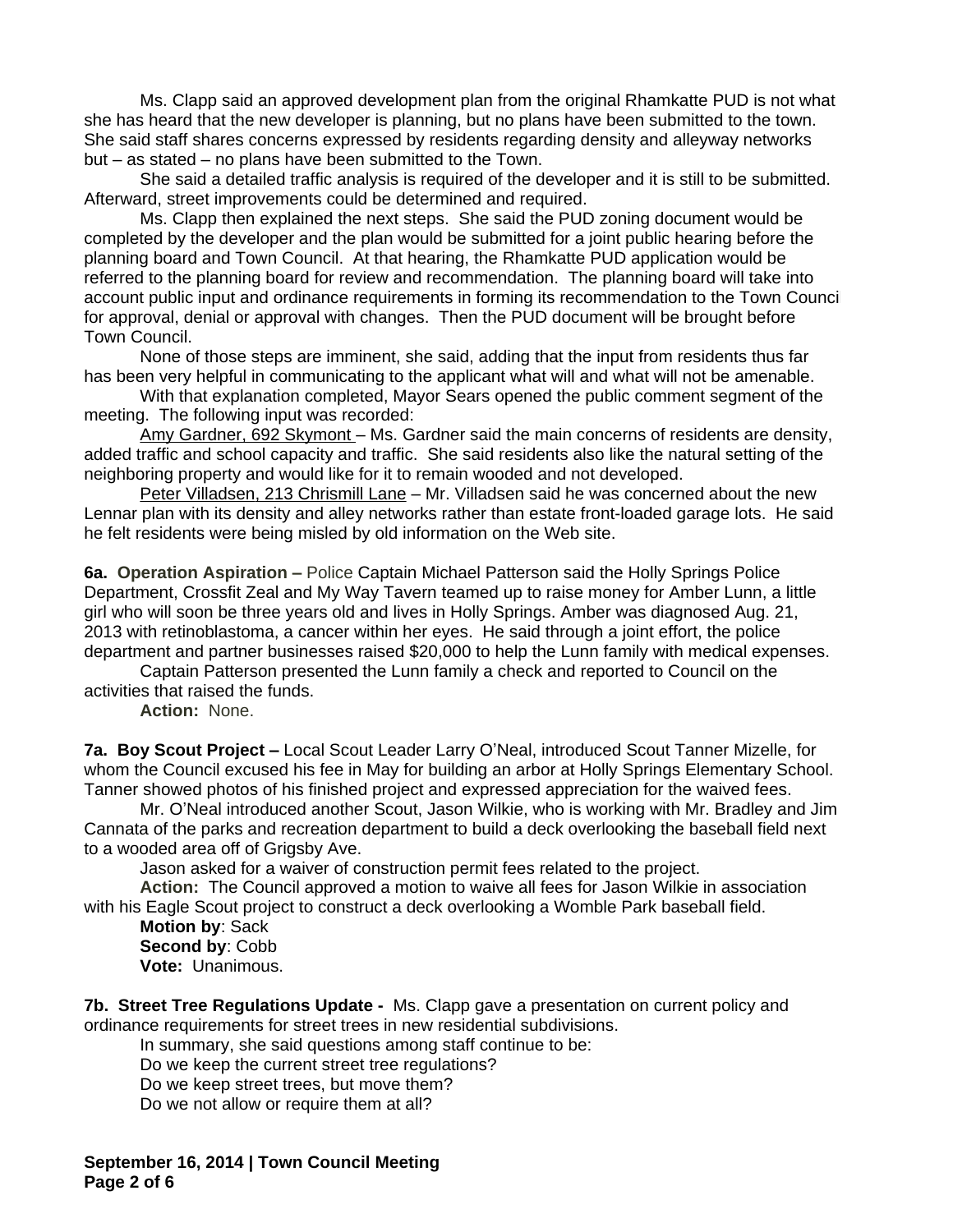The Council will continue to give street trees consideration and provide direction later, if appropriate.

**8a. Public Hearing: Annexation Petition A14-04 – Ms. Holloman said the Town has received a** petition for voluntary annexation of approximately 156.44 acres located along New Hill Road. She said the property owners are John R. Burt, Billy C. Love, Orlean B. Newton, and William J. Seavey, and the property is contiguous with city limits. The petition meets all the statutory requirements for annexation.

With that explanation completed, Mayor Sears opened the public hearing. The following input was recorded: None.

There being no comments, the public hearing was closed.

**Action:** The Council approved a motion to adopt Annexation Ordinance A14-04 annexing 156.44 -/+ acres owned by John R. Burt, Billy C. Love, Orlean B. Newton and William J. Seavey, and more particularly described as Wake County Pin's: 0639.61.2382; 0639.52.2804; 0639.41.3800; 0639.42.7725 and 0639.42.5873, into the corporate limits of the Town of Holly Springs.

## **Motion by:** Sack **Second by:** Dickson **Vote: Unanimous.** *A copy of Annexation Ordinance A14-04 is attached to these minutes.*

**8b. Public Hearing: Rezoning Petition 14-REZ-09 -** Ms. Holloman said the Town has received a request to rezone ±150.99 acres located on the south side of New Hill Road from R-30: Residential (upon annexation by the Town Council) to R-10 CU: Residential Conditional Use. The property is located to the west of the Ancient Oaks Drive entrance of the 12 Oaks subdivision.

She said this rezoning request is for a conditional use district. A conditional use district allows the petitioner to place specific conditions on the property that are more restrictive than the minimum zoning regulations in the Town's Unified Development Ordinance. Once a petitioner has placed such conditions with the zoning map change request, they cannot be removed or modified to reduce the restriction. During the review and consideration process the petitioner may add additional conditions or make the proposed conditions more restrictive; however, additional conditions or regulations cannot be added to the petition by planning board or Town Council, nor can either board request additional conditions.

Ms. Holloman said the applicant is requesting to rezone the properties from R-30: Residential (upon annexation) to R-10 CU: Residential Conditional Use with the following developer commitments:

- 1. Gross residential density will not exceed 2.5 units per acre (revised as a result of the planning board meeting).
- 2. Lots will not be less than 7,500 square feet in size.
- 3. Each house shall provide at least a standard two-car garage.
- 4. Vinyl siding shall be prohibited, except for accent elements of the façade, which will be limited to 20% of the façade area.
- 5. Lots greater than 65 feet in width shall show house foundations of at least twelve (12) inches vertically of brick or stone veneer over the entire foundation.
- 6. Each lot shall have one of the following: A) a minimum of two trees, B) minimum of one tree and four shrubs, or C) minimum of eight shrubs.
- 7. Decorative garage doors, if front loaded.
- 8. Architectural shingles will be required, with the exception of any secondary building located behind the primary house.

She said the zoning conditions are offered by the petitioner to be placed on the property and are not required by the Town.

With that explanation completed, Mayor Sears opened the public hearing. The following input was recorded: None.

**September 16, 2014 | Town Council Meeting Page 3 of 6**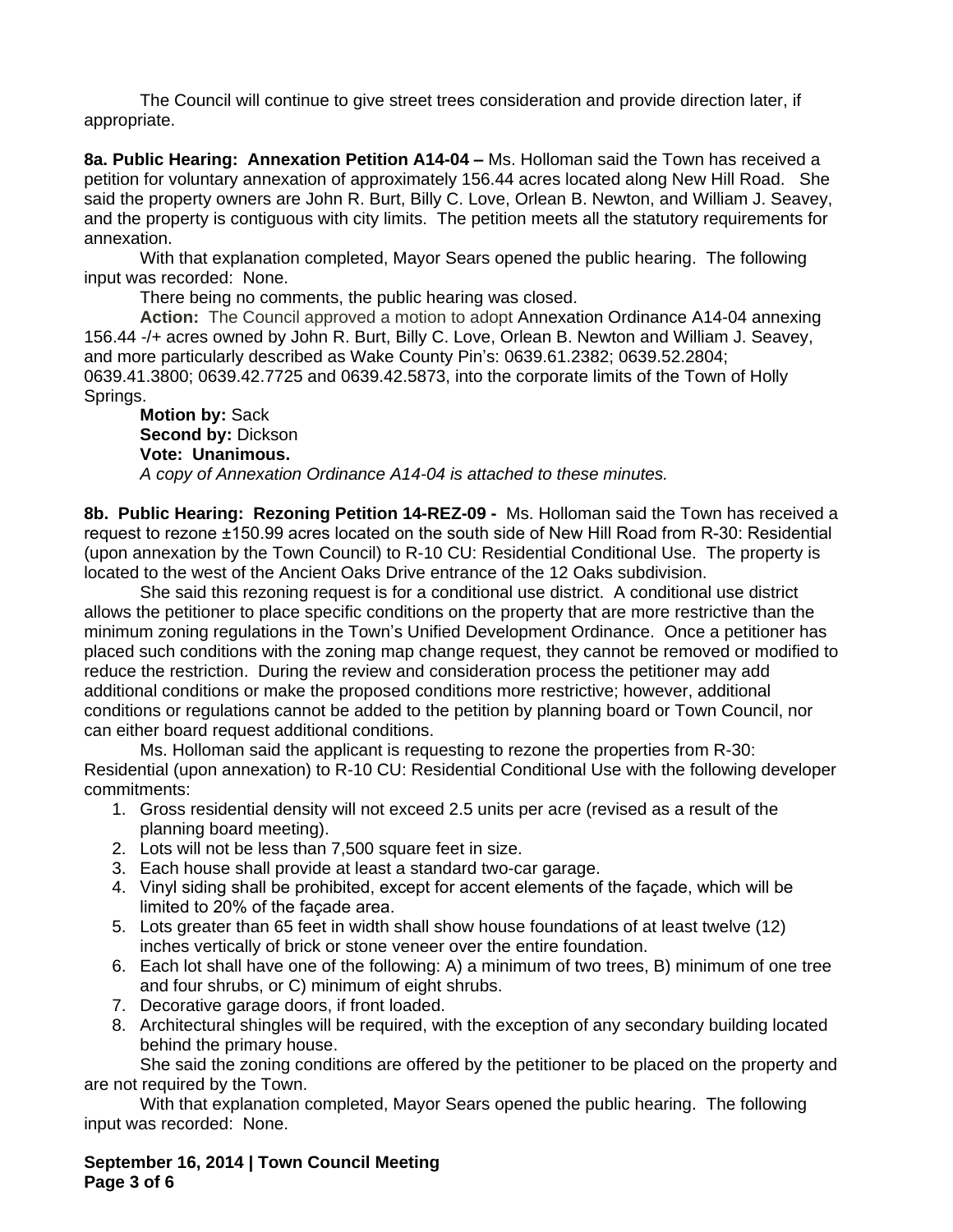There being no comments, the public hearing was closed.

**Action #1:** The Council approved a motion to accept the following statement as being true*: "The requested zone map change from R-30 to R-10 is consistent with the Vision Holly Springs Comprehensive Growth Plan since the Future Land Use Plan Map indicates this property as residential, and the R-10 CU: Residential Conditional Use District allows for single-family residential development with a maximum 2.5 dwelling units an acre, which is appropriate for the subject properties not located within a Community Growth Area."*

**Motion by**: Williams **Second by**: Cobb **Vote:** Unanimous.

**Action #2:** The Council approved a motion to adopt ordinance 14-REZ-09 to change the zoning of Wake County PINs #: 0639413800; 0639612382; 0639522804; 0639425873; and 0639427725 from R-30: Residential to R-10: Residential Conditional Use as submitted by Longleaf Development Services.

**Motion by**: Cobb **Second by**: Lee **Vote:** Unanimous. *A copy of Rezoning Petition 14-REZ-09 is attached to these minutes.*

**8c. Public Hearing: UDO Text Amendment #14-UDO-01 –** Mr. Jones explained that twice a year, the departments of Planning & Zoning and Engineering evaluate the Unified Development Ordinance and bring forward a series of amendments to the Town's development regulations and requirements as interpretation issues arise, new or modified regulations are suggested for development within the Town's corporate limits and Extraterritorial Jurisdiction (ETJ), or the State modifies regulations or the General Statutes that have an impact on the Town's development regulations.

With that explanation completed, Mayor Sears opened the public hearing. The following input was recorded: None.

There being no comments, the public hearing was closed.

**Action #1:** The Council approved a motion to accept the following statements as true: *"The requested UDO Text Amendment is consistent with the Vision Holly Springs Comprehensive Plan because much of the UDO amendments currently proposed work to maintain a high quality of commercial growth. As found in the Comprehensive Plan's Future Land Use Objective's "Guide the development of regional commercial areas so they are contained and their access is managed to protect the character of the remainder of the community."*

Executive Summary in regard to "Using the Plan to Implement the Town's Vision" and "Adopting and Implementing the Plan"; Section 1: Future Land Use "Objectives", "Community Growth Areas", "Regional Centers", and "Future Land Use Plan Details"; "Ensure that new housing is appropriate in type, location and density to minimize environmental impacts and maintain community character." The proposed UDO Amendments provide the tools necessary for staff and the development community to implement the goals and objectives stated in the Plan."

**Motion by**: Dickson **Second by**: Cobb **Vote:** Unanimous.

**Action #2:** The Council approved a motion to adopt Ordinance #14-07 approving and enacting UDO Text Amendment #14-UDO-01 to modify the text of the Unified Development Ordinance as submitted by Town of Holly Springs.

**Motion by**: Dickson **Second by**: Cobb **Vote:** Unanimous. *A copy of Ordinance 14-07 is attached to these minutes.*

**September 16, 2014 | Town Council Meeting Page 4 of 6**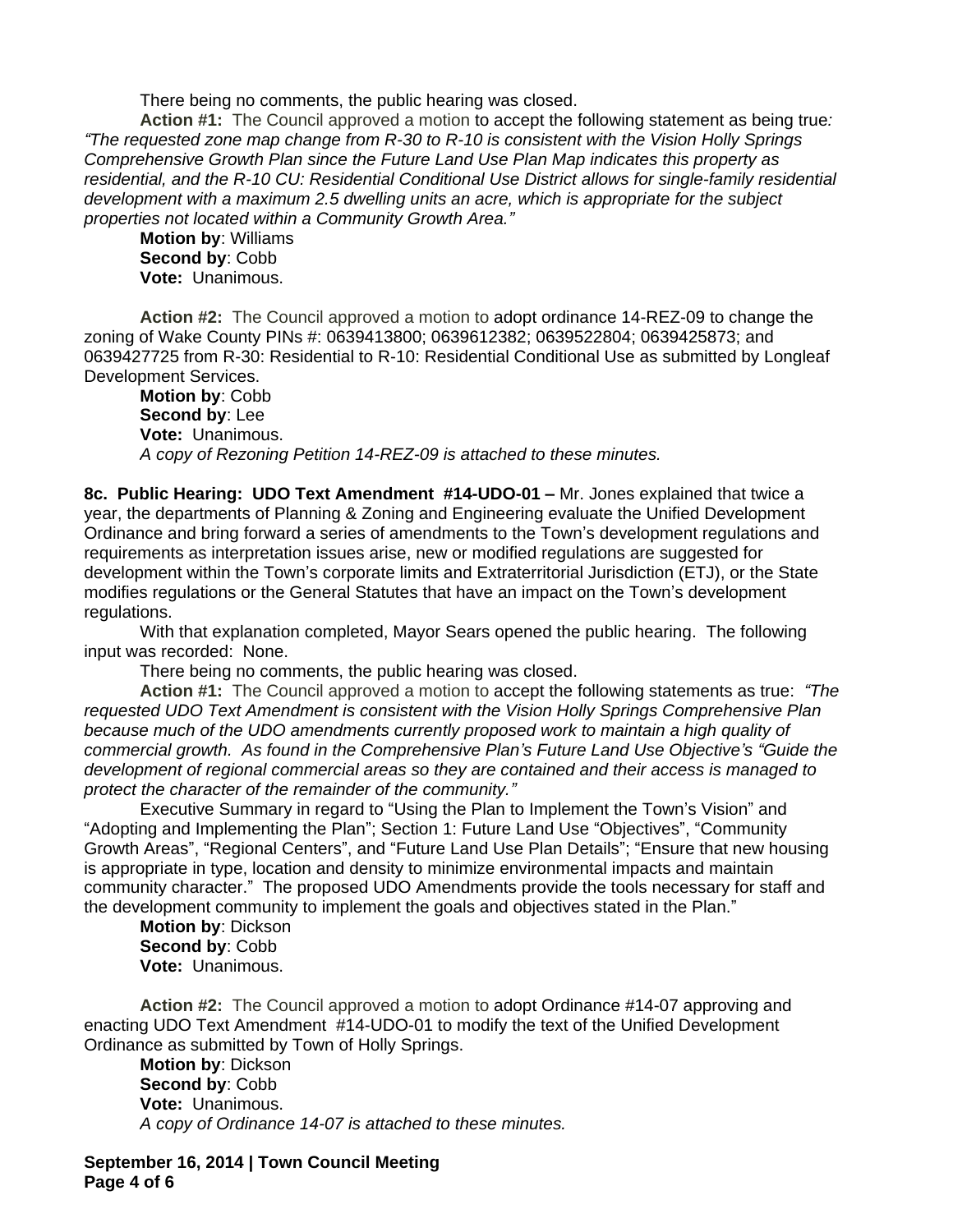**9. Consent Agenda:** The Council approved a motion to approve all items on the Consent Agenda. The motion carried following a motion by Councilman Sack, a second by Councilman Williams and a unanimous vote. The following actions were affected:

9a. Minutes – The Council approved minutes of the Council's regular meeting held Sept. 2, 2014.

9b. Contracts Report – The Council received a report of contracts amounting to less than \$15,000 each in budgeted funds and approved by the Town Manager.

9c. Discount Tire Special Exception Use Permit Extension -- The Council approved an extension of plan approval expiration for Discount Tire special exception use permit.

9d. Law Enforcement Center Project - The Council approved to enter a contract with Falcon Engineering in an amount of \$78,043 for construction materials testing and inspections for the Law Enforcement Center.

 9e. North Main Athletic Complex Phase 2 Project- The Council approved to enter a contract with Geo Technologies in the amount of \$86,868 for testing for the North Main Athletic Complex Phase 2.

**10a. Jordan Lake Partnership Regional Water Supply Plan -** Ms. Parrish explained that Holly Springs receives our drinking water from the Cape Fear River intake in Lillington. We plan on using this source for our future planning; however, history has proven that providing our citizens with an alternative water supply connection and allocations will safeguard our citizens. For this and several other reasons, Holly Springs has been a member of the Jordan Lake Partnership (JLP) since 2009.

She said the town has a 2 MGD allocation in Jordan Lake, and we have submitted an application to renew our 2 MGD, and to increase it by 0.2 MGD.

Ms. Parrish said that there are three main objectives of this agenda item tonight:

- staff update to the Town Council on the Jordan Lake Partnership's recently completed JLP Triangle Regional Water Supply Plan;
- approval of a resolution supporting the plan;
- approval of a time extension to the JLP Memorandum of Understanding.

Participation in the JLP continues to be beneficial for Holly Springs for several reasons, she said:

- Involvement with our regional water planning challenges
- Identifying future water supply needs
- Participation in Interconnections Inventory and Modeling (for needed emergency connections).

Miss Parrish introduced a representative who told the Council a little bit about the Jordan Lake Partnership and the Triangle Regional Water Supply Plan.

**Action #1:** The Council approved a motion to adopt Resolution 14-25 supporting the Jordan Lake Partnership Regional Water Supply Plan.

**Motion by**: Dickson **Second by**: Williams **Vote:** Unanimous. *A copy of Resolution 14-25 is attached to these minutes.*

**Action #2:** The Council approved a motion to adopt Resolution 14-26 approving a time extension as Addendum 1 to the JLP Memorandum of Understanding.

**Motion by**: Williams **Second by**: Cobb **Vote:** Unanimous. *A copy of Resolution 14-26 is attached to these minutes.*

**11. Other Business:** None requiring Council action.

**September 16, 2014 | Town Council Meeting Page 5 of 6**